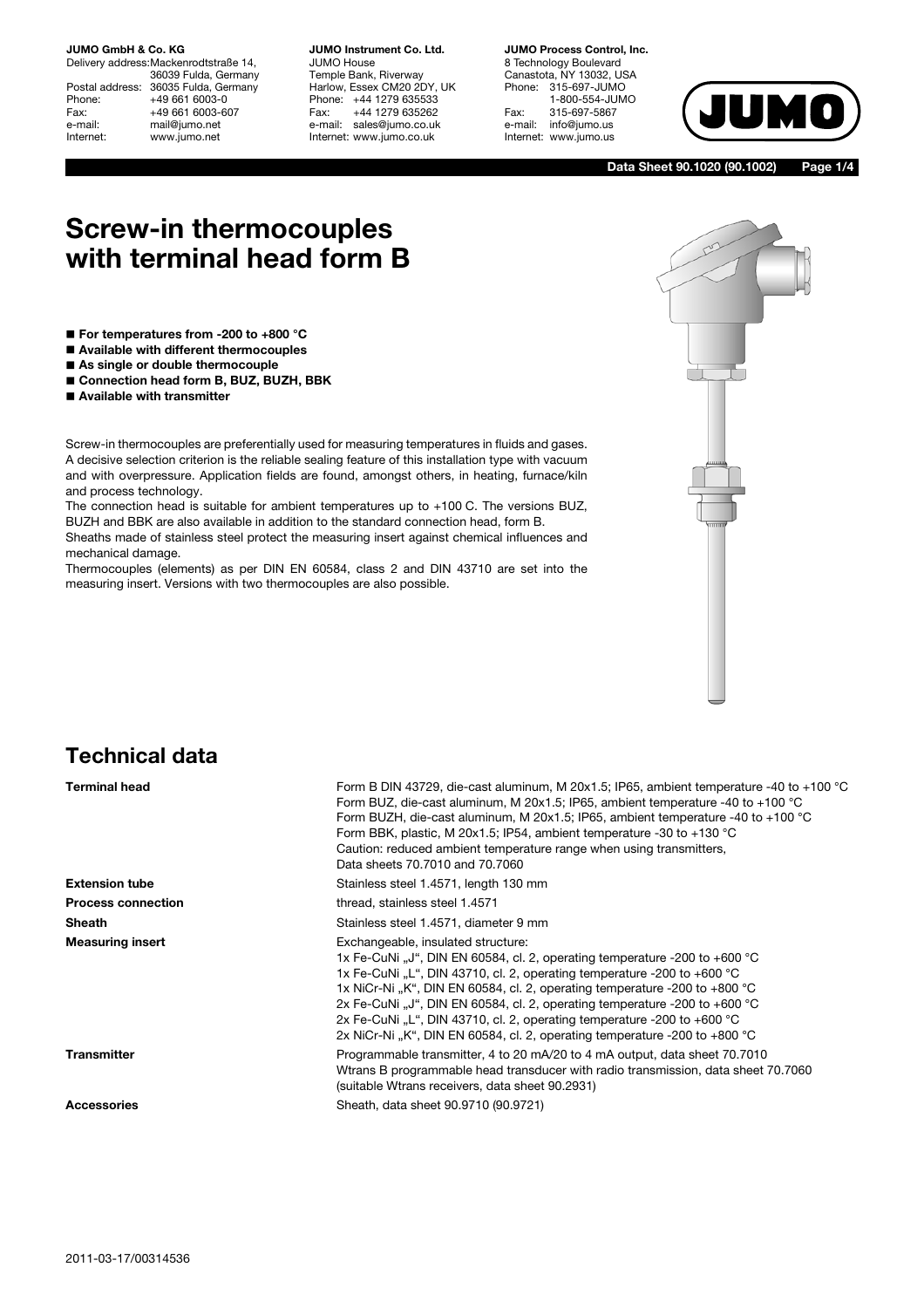Delivery address:Mackenrodtstraße 14, 36039 Fulda, Germany Postal address: 36035 Fulda, Germany Phone: +49 661 6003-0<br>Fax: +49 661 6003-6 Fax: +49 661 6003-607<br>e-mail: mail@jumo.net e-mail: mail@jumo.net<br>| Internet: www.iumo.net www.jumo.net

**JUMO Instrument Co. Ltd.** JUMO House Temple Bank, Riverway Harlow, Essex CM20 2DY, UK Phone: +44 1279 635533<br>Fax: +44 1279 635262 +44 1279 635262 e-mail: sales@jumo.co.uk Internet: www.jumo.co.uk

**JUMO Process Control, Inc.** 8 Technology Boulevard Canastota, NY 13032, USA Phone: 315-697-JUMO 1-800-554-JUMO Fax: 315-697-5867 e-mail: info@jumo.us Internet: www.jumo.us



**Data Sheet 90.1020 (90.1002) Page 2/4**

## **Dimensions**





### **Basic type 901020/10 Basic type 901020/20**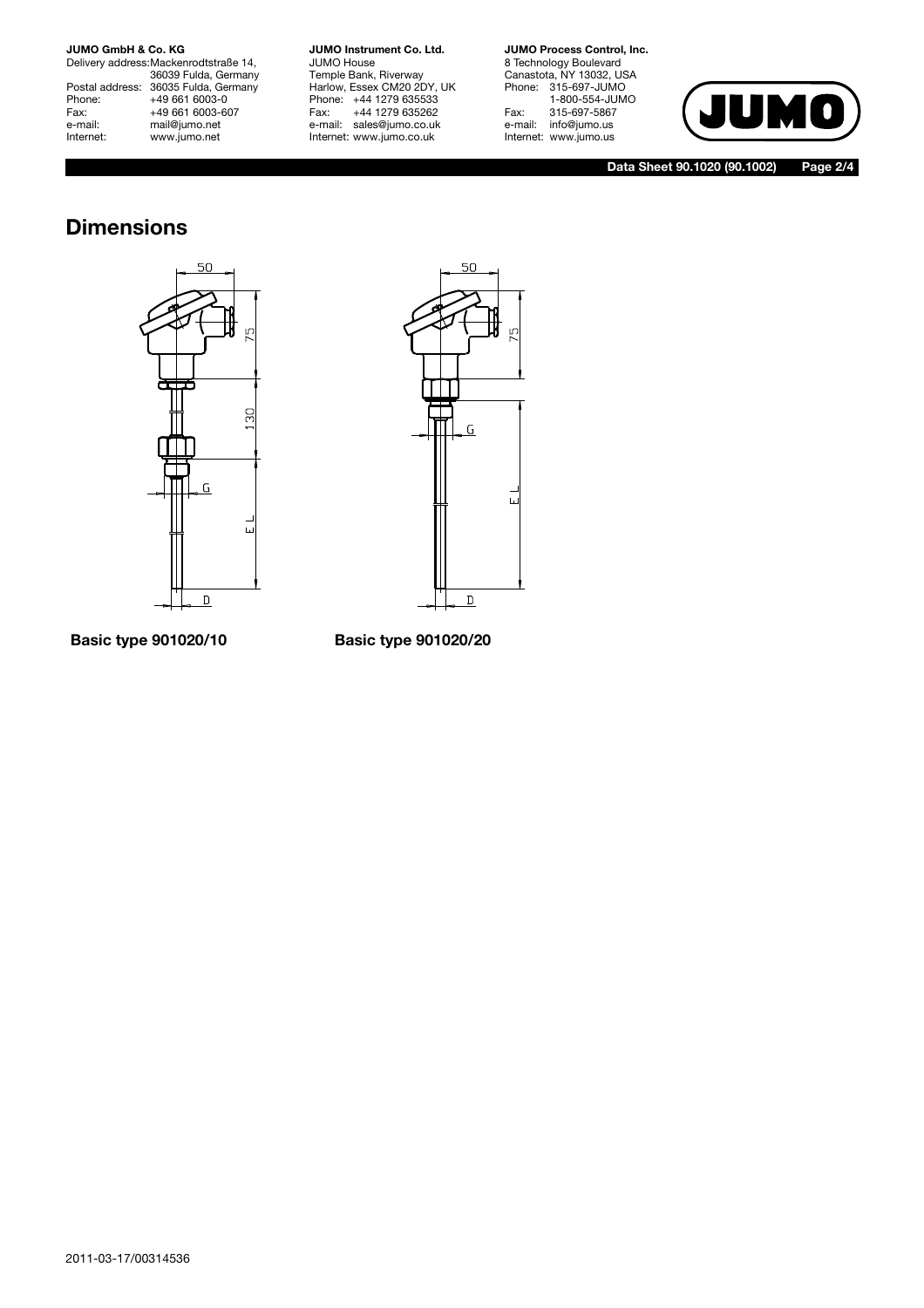Delivery address:Mackenrodtstraße 14, 36039 Fulda, Germany Postal address: 36035 Fulda, Germany Phone: +49 661 6003-0<br>Fax: +49 661 6003-6 Fax: +49 661 6003-607<br>e-mail: mail@jumo.net e-mail: mail@jumo.net<br>
Internet: www.iumo.net www.jumo.net

**JUMO Instrument Co. Ltd.** JUMO House Temple Bank, Riverway Harlow, Essex CM20 2DY, UK Phone: +44 1279 635533<br>Fax: +44 1279 635262 +44 1279 635262 e-mail: sales@jumo.co.uk Internet: www.jumo.co.uk

**JUMO Process Control, Inc.** 8 Technology Boulevard Canastota, NY 13032, USA Phone: 315-697-JUMO 1-800-554-JUMO Fax: 315-697-5867 e-mail: info@jumo.us Internet: www.jumo.us



**Data Sheet 90.1020 (90.1002) Page 3/4**

### **Order specifications: Screw-in thermocouples with connection head form B**

|                                                                                                                                                                                                                                                                                                             |                                                      | (1) Basic type                                                                                                                   |                                                                                                                                                                                                                                                                                                                                   |     |     |     |     |     |
|-------------------------------------------------------------------------------------------------------------------------------------------------------------------------------------------------------------------------------------------------------------------------------------------------------------|------------------------------------------------------|----------------------------------------------------------------------------------------------------------------------------------|-----------------------------------------------------------------------------------------------------------------------------------------------------------------------------------------------------------------------------------------------------------------------------------------------------------------------------------|-----|-----|-----|-----|-----|
|                                                                                                                                                                                                                                                                                                             | 901020/10                                            | Screw-in thermocouple                                                                                                            | with extension tube and continuous sheath                                                                                                                                                                                                                                                                                         |     |     |     |     |     |
|                                                                                                                                                                                                                                                                                                             | 901020/20                                            | Screw-in thermocouple                                                                                                            | without extension tube and continuous sheath                                                                                                                                                                                                                                                                                      |     | ▭   | F   |     |     |
| X<br>х<br>X<br>X                                                                                                                                                                                                                                                                                            | 150<br>165                                           | -200 to +600 °C<br>-200 to +800 $^{\circ}$ C                                                                                     | (2) Operating temperature in °C                                                                                                                                                                                                                                                                                                   |     |     |     |     |     |
| X X<br>$\boldsymbol{\mathsf{x}}$<br>$\boldsymbol{\mathsf{x}}$<br>X<br>$\boldsymbol{\mathsf{x}}$<br>$\boldsymbol{\mathsf{x}}$<br>$\pmb{\times}$<br>$x \mid x$<br>X<br>$\boldsymbol{\mathsf{x}}$                                                                                                              | 1040<br>1042<br>1043<br>2040<br>2042<br>2043         | (3) Measuring insert<br>1x Fe-CuNi "J"<br>1x Fe-CuNi "L"<br>1x NiCr-Ni "K"<br>2x Fe-CuNi "J"<br>2x Fe-CuNi "L"<br>2x NiCr-Ni "K" |                                                                                                                                                                                                                                                                                                                                   |     |     |     |     |     |
| X X                                                                                                                                                                                                                                                                                                         | 9                                                    | (4) Sheath diameter D in mm<br>$\varnothing$ 9 mm                                                                                |                                                                                                                                                                                                                                                                                                                                   |     |     |     |     |     |
| $x \times$<br>$\boldsymbol{\mathsf{x}}$<br>$\boldsymbol{\mathsf{x}}$<br>$\boldsymbol{\mathsf{x}}$<br>$\boldsymbol{\mathsf{x}}$<br>$\boldsymbol{\mathsf{x}}$<br>$\boldsymbol{\mathsf{x}}$<br>$\boldsymbol{\mathsf{x}}$<br>X<br>$\boldsymbol{\mathsf{x}}$<br>$\boldsymbol{\mathsf{x}}$<br>$\pmb{\times}$<br>X | 160<br>200<br>250<br>300<br>400<br>600<br>$\cdots$   | 160 mm<br>200 mm<br>250 mm<br>300 mm<br>400 mm<br>600 mm                                                                         | (5) Fitting length EL in mm (100 $\leq$ EL $\leq$ 1000)<br>Specification in plain text (50 mm steps)                                                                                                                                                                                                                              |     |     |     |     |     |
| $\boldsymbol{\mathsf{x}}$<br>X<br>$\boldsymbol{\mathsf{x}}$<br>X<br>$\pmb{\times}$<br>X<br>$\boldsymbol{\mathsf{x}}$<br>X                                                                                                                                                                                   | 104<br>105<br>106<br>126                             | (6) Process connection<br>Screw-connection G 1/2<br>Screw-connection G 3/4<br>Screw connection G 1                               | Screw-connection M 18 x 1.5                                                                                                                                                                                                                                                                                                       |     |     |     |     |     |
| x<br>х<br>$\boldsymbol{\mathsf{x}}$<br>$x \times$<br>$x \times$<br>$x \mid x$<br>$x \times$<br>$x \times$<br>$x \times$                                                                                                                                                                                     | 000<br>306<br>320<br>321<br>322<br>331<br>335<br>859 | (7) Extra codes<br>no extra code<br>Extension tube 70 mm<br>terminal head Form BUZ                                               | terminal head Form BUZH<br>Connection head form BBK<br>1x transmitter programmable output 4 to 20 mA/20 to 4 mA $_2^3$ , data sheet 70.7010<br>2x transmitter programmable output 4 to 20 mA/20 to 4 mA <sup>3</sup> , data sheet 70.7010<br>1x Wtrans B programmable head transducer with radio transmission, data sheet 70.7060 |     |     |     |     |     |
|                                                                                                                                                                                                                                                                                                             |                                                      | (1)                                                                                                                              | (2)                                                                                                                                                                                                                                                                                                                               | (3) | (4) | (5) | (6) | (7) |

|                             |           |                          |     |   | (3)  |        | ıд |     |        | 16  |     |   |
|-----------------------------|-----------|--------------------------|-----|---|------|--------|----|-----|--------|-----|-----|---|
| Order code                  |           | $\overline{\phantom{a}}$ |     |   |      | $\sim$ |    |     | $\sim$ |     |     | . |
| Order example               | 901020/10 | -                        | 150 | - | 1042 | -      |    | 250 |        | 104 | 000 |   |
| .<br>_ _ _<br>$\sim$ $\sim$ |           |                          |     |   |      |        |    |     |        |     |     |   |

Note: Sheaths, Data Sheet 90.9710 (90.9721)

 $<sup>1</sup>$  List extra codes in sequence, separated by commas.</sup>

<sup>&</sup>lt;sup>3</sup> Specify measuring range and output signal in plain text.